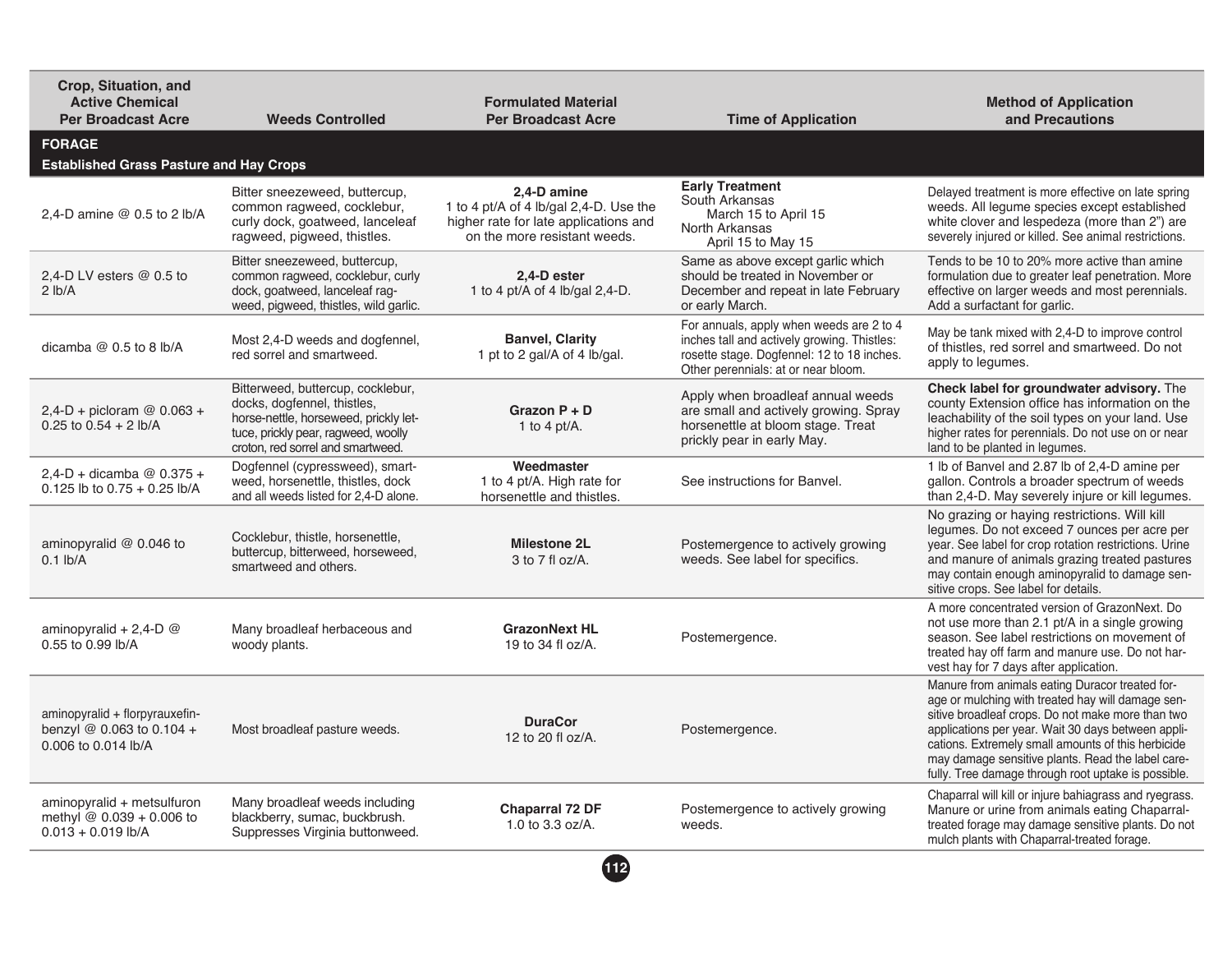| Crop, Situation, and<br><b>Active Chemical</b><br><b>Per Broadcast Acre</b> | <b>Weeds Controlled</b>                                                                                 | <b>Formulated Material</b><br><b>Per Broadcast Acre</b> | <b>Time of Application</b>                                                                                                                                                                                                           | <b>Method of Application</b><br>and Precautions                                                                                                                                                                                                                                                                                                                                                                                                        |
|-----------------------------------------------------------------------------|---------------------------------------------------------------------------------------------------------|---------------------------------------------------------|--------------------------------------------------------------------------------------------------------------------------------------------------------------------------------------------------------------------------------------|--------------------------------------------------------------------------------------------------------------------------------------------------------------------------------------------------------------------------------------------------------------------------------------------------------------------------------------------------------------------------------------------------------------------------------------------------------|
| imazapic $@0.063$ to<br>$0.19$ lb/A                                         | Johnsongrass, crabgrass,<br>sandbur, sedges, barn-<br>yardgrass, broadleaf<br>signalgrass, foxtail.     | Panoramic 2 SL<br>4 to 12 fl oz/A.                      | When bermudagrass is fully green and<br>actively growing. Do not apply during<br>transition. Do not apply to drought-<br>stressed bermudagrass, newly aerated<br>fields for 30 days, or to newly sprigged<br>or seeded bermudagrass. | Do not use this product unless you can<br>tolerate 30 to 45 days of bermudagrass<br>suppression after application. Start with the<br>4 oz rate. Panoramic 2 SL may be applied to<br>common and coastal bermudagrass varieties.<br>Jiggs bermudagrass is more sensitive than other<br>types. Do not apply to World Feeder bermu-<br>dagrass varieties. Use the 6 oz rate for sandbur.                                                                   |
| Indaziflam $@$ 0.04 to<br>$0.065$ lb/A                                      | Annual grass and broadleaf<br>weeds.                                                                    | <b>Rezilon 1.67 SC</b><br>$3$ to 5 fl oz/A.             | Preemergence.                                                                                                                                                                                                                        | For use in established bermudagrass, bahiagrass,<br>and other warm-season grass pastures and hay-<br>fields. Split applications of 3 fl oz/A can extend<br>residual control of annual weeds. Fall applications<br>can prevent winter annuals and offer early-season<br>weed control in subsequent spring. Do no exceed 6<br>fl oz/A per 12 month period. No grazing restrictions.                                                                      |
| quinclorac @ 0.258 to<br>0.375 lb/A                                         | Grasses and broadleaves.<br>Good option for barnyardgrass,<br>crabgrass, and field bindweed<br>control. | <b>Facet L</b><br>22 to 32 fl oz/A.                     | Postemergence.                                                                                                                                                                                                                       | Safe on fescue, ryegrass, and bermudagrass.<br>Application to bermudagrass may result in tem-<br>porary yellowing under certain conditions. Do<br>not cut treated hay within 7 days after applica-<br>tion, but may be grazed immediately. Can use<br>up to 64 fl oz/A for control of leafy spurge.                                                                                                                                                    |
| sulfosulfuron @ 0.062 lb/A                                                  | Johnsongrass, sedges.                                                                                   | Outrider 75DF<br>$1.33$ oz/A.                           | Postemergence.                                                                                                                                                                                                                       | For use in bermudagrass. Add 0.25% v/v of a<br>nonionic surfactant in 10 to 40 gallons per acre<br>as a broadcast application. Apply to actively<br>growing johnsongrass that is at least 18-24<br>inches tall and up to the heading stage. Sedges<br>should be actively growing with sufficient leaf<br>area developed to intercept the herbicide.<br>Weeds to be treated should not be mowed or<br>grazed for two weeks before or after application. |
| halosulfuron @ 0.062 lb/A                                                   | Nutsedge and some broadleaf<br>weeds.                                                                   | <b>Permit 75DF</b><br>1.33 oz/A.                        | Treat actively growing nutsedge at<br>the 3- to 5-leaf stage.                                                                                                                                                                        | Safe on all grasses. Add nonionic surfactant one<br>to two quarts per 100 gallons. May be tank<br>mixed with 2,4-D, Weedmaster or Grazon P+D.<br>A second application may be necessary for<br>full-season nutsedge control.                                                                                                                                                                                                                            |
| $metsulfuron + nicosulfuron$<br>@ 0.014 to 0.028 + 0.035<br>to 0.05 lb/A    | Many broadleaf weeds and<br>grasses including johnsongrass.                                             | Pastora 75DF<br>1.0 to 1.5 oz/A.                        | Postemergence to small weeds.                                                                                                                                                                                                        | Will stunt bermudagrass temporarily. There are<br>no grazing or haying restrictions. May be tank<br>mixed with 6 fl oz of 4 lb/gal glyphosate per acre<br>for improved grass control. Use on established<br>bermudagrass only. Add 0.25% surfactant. Tank<br>mix with 1 qt/A 2,4-D to improve control of<br>thistle, ragweed and plantain.                                                                                                             |
| metsulfuron @ 0.0038 to<br>$0.038$ lb/A                                     | Broadleaf weeds, wild garlic and<br>bahiagrass, weak on ragweed<br>and thistle.                         | <b>Metsulfuron 60DF</b><br>$0.1$ to $1.0$ oz/A.         | Postemergence.                                                                                                                                                                                                                       | Add 0.25% nonionic surfactant. Will stunt fescue.<br>Do not spray ryegrass or legume pastures.                                                                                                                                                                                                                                                                                                                                                         |